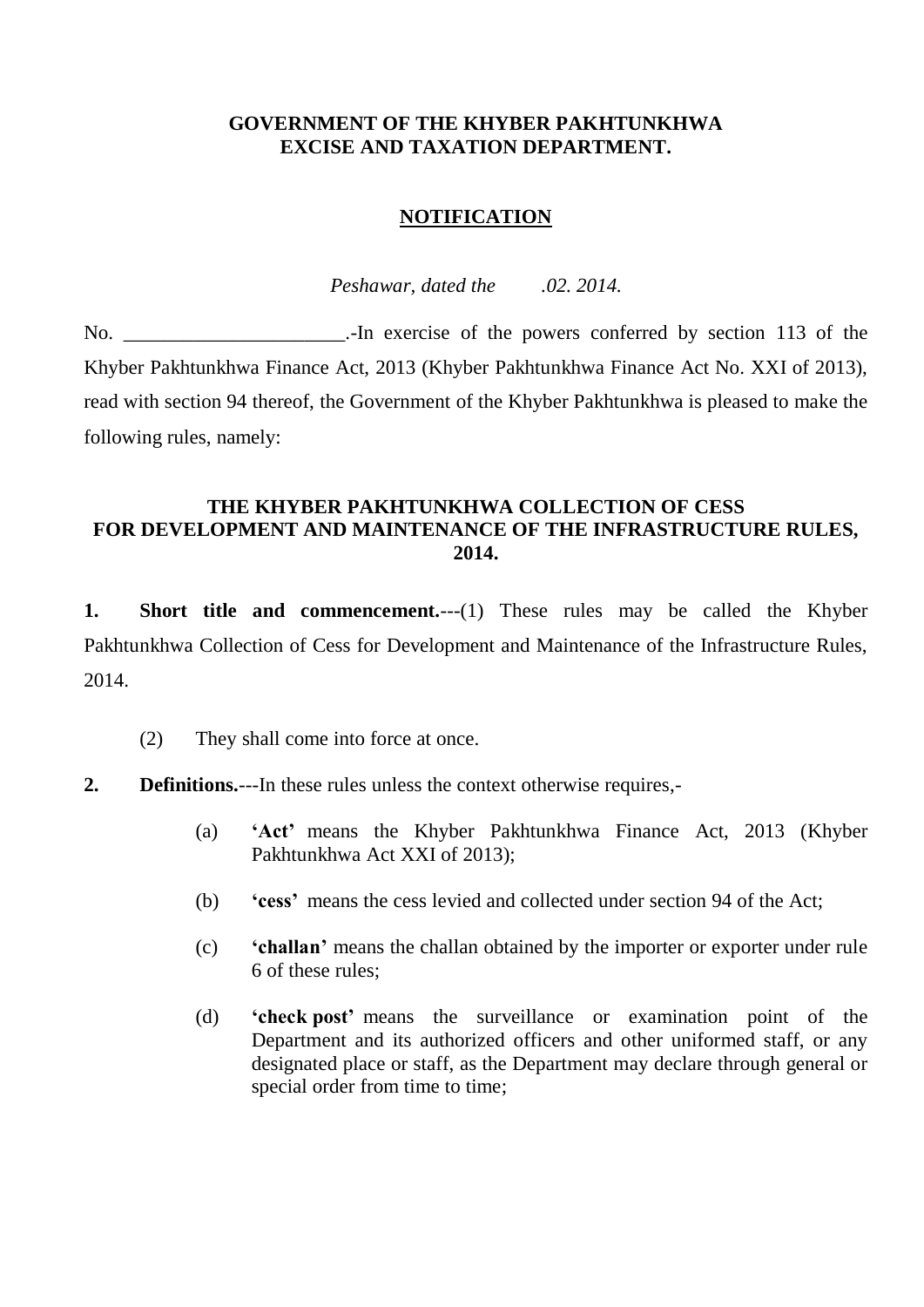- (e) **'collecting agent'** means an individual, a company, a firm or any department or agency of the Government engaged by the Department, to seek its assistance in implementation the purpose of these rules;
- (f) **'Department'** means Excise and Taxation Department of the Government of the Khyber Pakhtunkhwa;
- (g) **'Director General'** means the Director General of the Directorate of Excise and Taxation;
- (h) **'exporter'** means an individual, organization, a company, association of persons or any foreign or local donor agency, or the carrier of goods in transit, as well as of any foreign military or defense body or establishment, not being the armed forces of Pakistan, which carries goods outside of the Province to another country in connection with trade, commerce, business concern, aid or military venture including their agents, sub-agents, other authorized persons;
- (i) **importer'** means an individual, organization, a company, association of persons or any foreign or local donor agency, or carrier of goods in transit, as well as any foreign military or defense body or establishment, not being the armed forces of Pakistan, which carries goods inside the Province from another country in connection with trade, commerce, business concern, aid or military venture including their agents, sub-agents, other authorized persons or the transporter or driver of the vehicle carrying goods;
- (j) '**Province'** means the Province of the Khyber Pakhtunkhwa;
- (k) **'Schedule'** means the Schedule appended to these rules;
- (l) **'taxpayer facilitation centre'** means a facilitation desk, counter of office of the collecting agent including service centre listed in the Schedule-I;
- (m) **'Treasury'** means a Treasury or Sub-Treasury of the State Bank of Pakistan or any other bank authorized to receive payment on behalf of Government;
- (n) **'value'** means the price including cost, insurance, freight, customs duty, sales tax or any other levy determined by customs authorities in the Customs Goods Declaration Form or in absence of it, in the Bill of Lading of Goods being carried; and

**Explanation:** The value, as elaborated above, does not in any case limit, reduce or undermine the authority of the Department to calculate and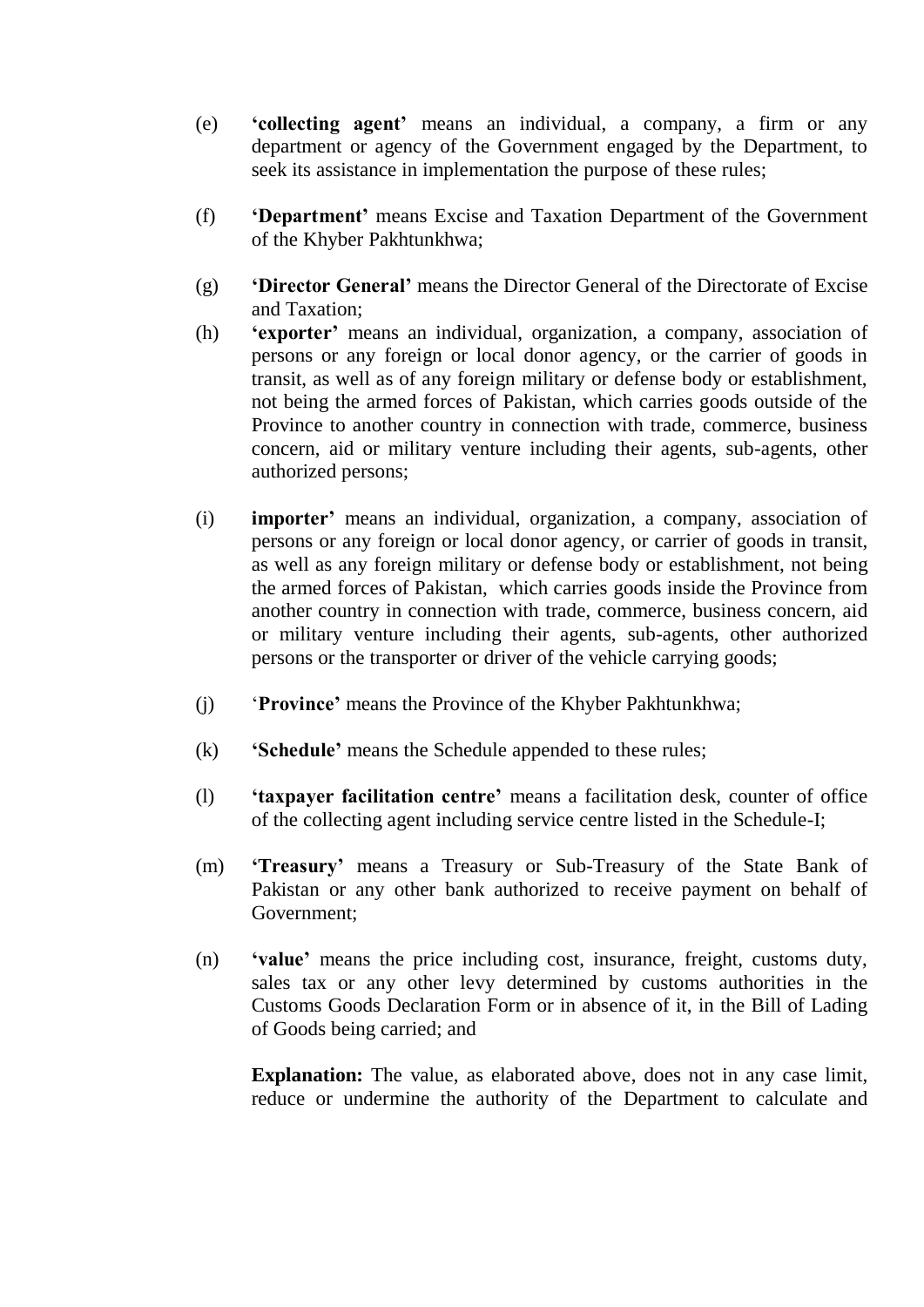determine the value of goods for which they are neither Customs Goods Declaration Form nor any Bill of Lading is issued.

(o) **'warehouse'** means a warehouse, a dumping ground, a godown, a seizure place or any other premises, vicinity or place, declared as such by the Director General through general or special order.

**3. Cess rate.**---(1) The rate of cess shall be one per cent of the value of the goods, entering or leaving the Province from or for outside Country.

(2) Notwithstanding any thing contained in sub-rule (1), where the vehicle would be carrying goods for transit trade to another Country, they would be charged per vehicle at the rates as specified in the table below:

| S.No.            | <b>Vehicle Type.</b> | <b>Maximum Gross Weight (Tones).</b> | Rate of cess in rupees. |
|------------------|----------------------|--------------------------------------|-------------------------|
|                  |                      |                                      |                         |
| 1.               | 1.2                  | 17.5                                 | $10,000/-$              |
| 2.               | 1.22                 | 27.5                                 | $20,000/-$              |
| 3.               | $1.2 - 2$            | 29.5                                 | $22,000/-$              |
| $\overline{4}$ . | $1.2 - 22$           | 39.5                                 | $30,000/-$              |
| 5.               | $1.22 - 2$           | 39.5                                 | $30,000/-$              |
| 6.               | $1.22 - 22$          | 49.5                                 | $35,000/-$              |
| 7.               | $1.2 - 2 - 2$        | 41.5                                 | $30,000/-$              |
| 8.               | $1.2 - 2 - 22$       | 51.5                                 | $35,000/-$              |
| 9.               | $1.22 - 2 - 2$       | 51.5                                 | $35,000/-$              |
| 10.              | $1.22 - 2 - 22$      | 61.5                                 | $50,000/-$              |
| 11.              | $1.2 - 222$          | 48.5                                 | $35,000/-$              |
| 12.              | 1.22-222             | 58.5                                 | $45,000/-$              |

## **TABLE**

**4. Obtaining assistance of Collecting Agent.**---(1) The Department may, through signing of a Contract seek an assistance of the collecting agent in automation, public support service, reporting, database maintenance, data warehousing and integration, networking, report generation, in whatever form desired by the Department, for such time and in such manner, as it is mutually agreed upon between the Department and the collecting agent: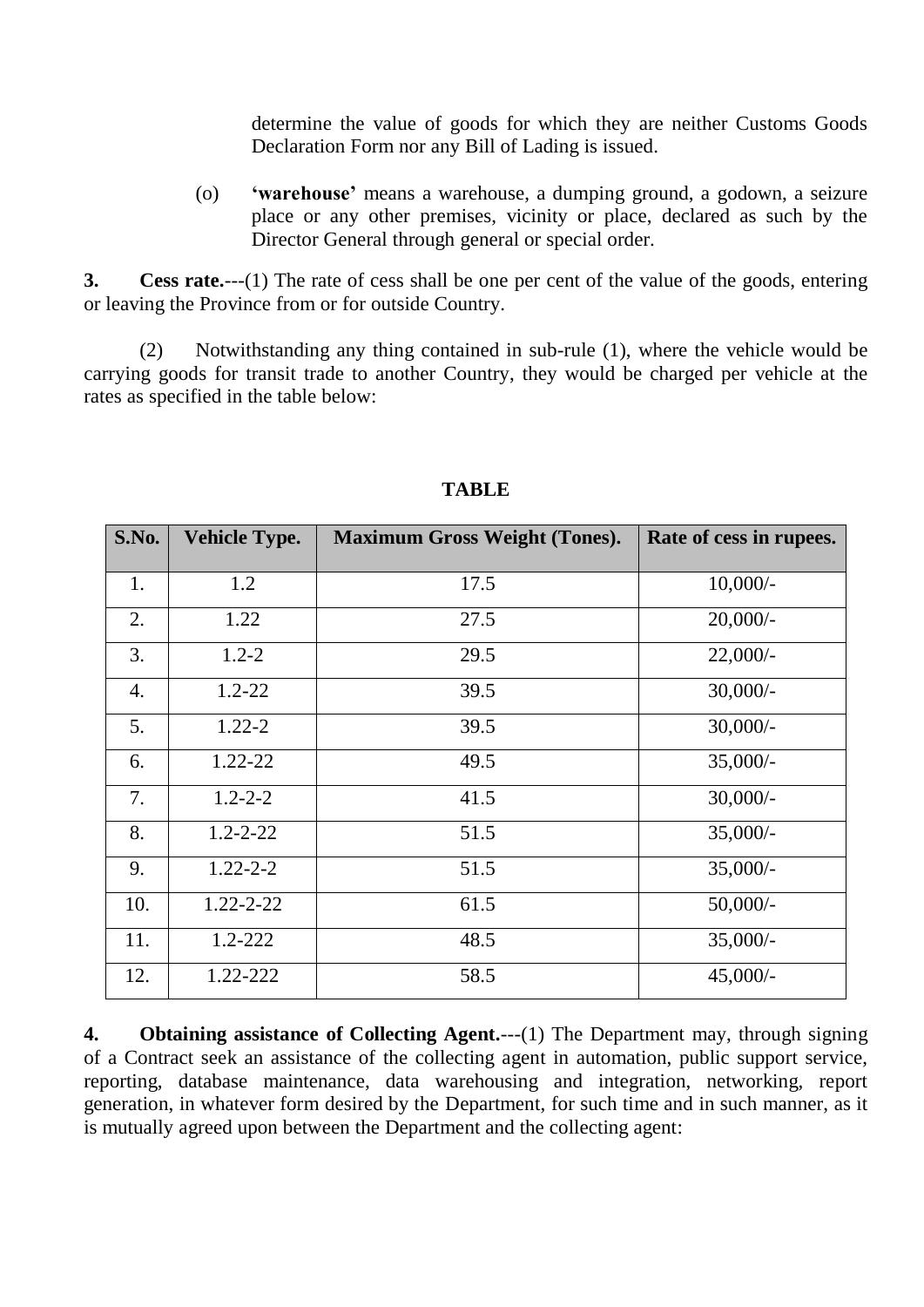Provided that the Department may, keeping in view the fitness of things and as per the terms of the Contract so signed with the collecting agent, may suspend, modify, amend or terminate any or all assigned functions of the collecting agent with alternate arrangement.

(2) The arrangement devised in sub-rule (1), shall be effective for such period of time as Government may deem fit.

**5. Calculation and determination of value of goods.**---(1) The calculation and determination of the value of the goods shall be the responsibility of the taxpayer facilitation centre using computerized system of the Federal Board of Revenue, Government of Pakistan, such as web-based computerized system of Customs, namely, WeBOC, or any other system or module adopted by it from time to time.

(2) Where the arrangement at sub-rule (1), can not be applied for any reason, the calculation and determination shall be undertaken by the Director General:

Provided that the assessment by the Director General in sub-rule (2), shall not be carried out in such a manner so that the resulting cess liability is arrived at below the rates specified in table at sub-rule (2) of rule 3.

(3) The Director General shall put the reason of such exercise into writing and provide a copy of that to the taxpayer facilitation centre and to the importer or the exporter, as the case may be.

(4) If for whatever reason the value has been misreported, underreported or nonreported in any preceding carriage of goods, the resulting short payment of cess, recovered shall be calculated and determined by the taxpayer facilitation centre in any subsequent carriage of goods with distinct reflection of the shortly paid amount in the challan printed subsequently.

**6. Procedure for payment of cess.**---(1) The importer or the exporter, as the case may be, shall obtain a challan of payment of cess from any of the taxpayer facilitation centre on any working day during routine working hours.

(2) The challan printed as per Schedule-II, shall be in quadruplicate, each serially numbered and coloured in green, pink blue and white respectively.

(3) Consequent to sub-rule (1), the importer or the exporter, as the case may be, shall approach the Treasury for deposit of the challan.

(4) The Treasury shall receive the amount reflected in the challan from the importer or the exporter, as the case may be, in cash for deposit in the relevant account head.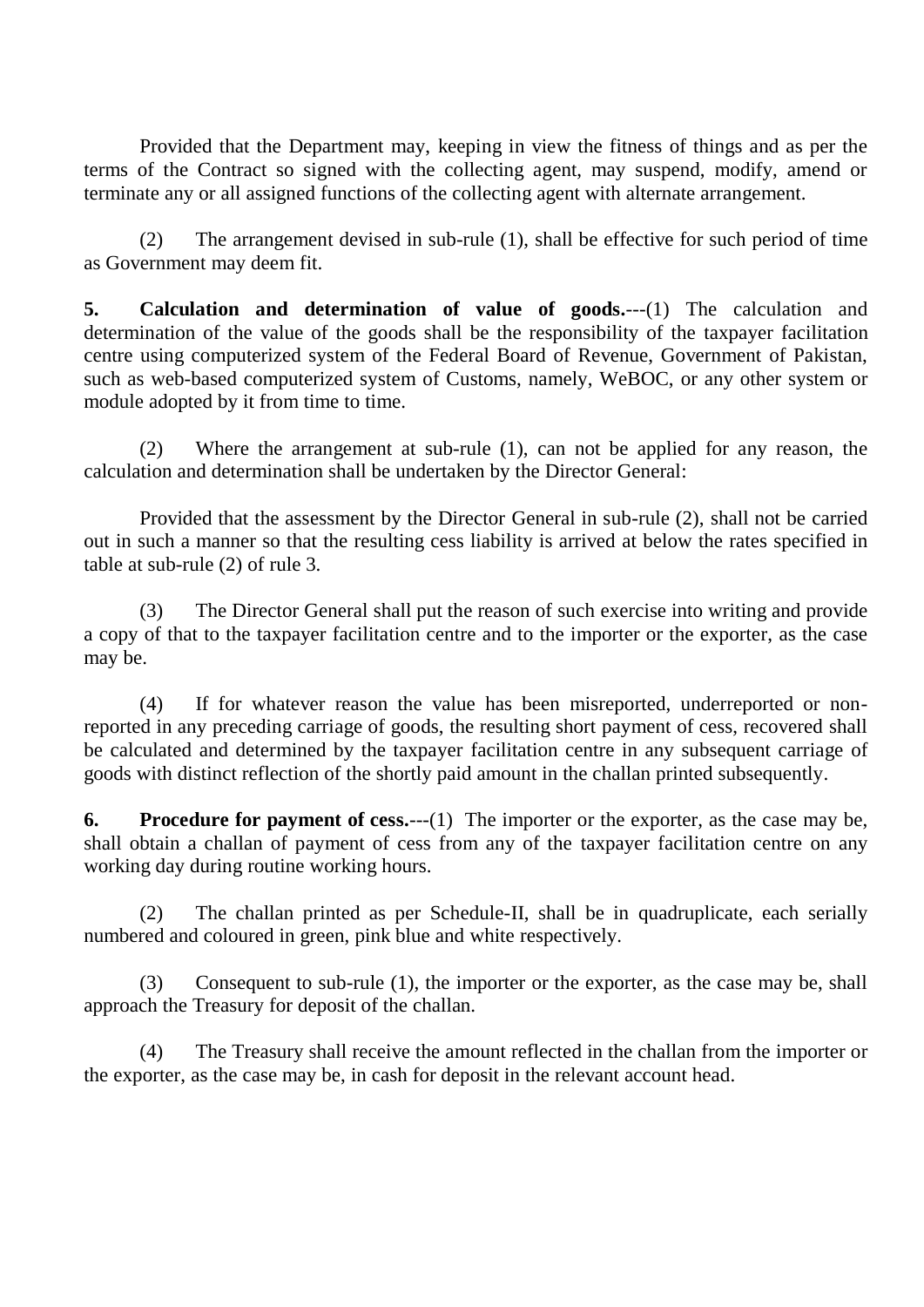(5) Consequent to sub-rule (4), the green and pink copies of the challan shall be handed over to the importer or the exporter, as the case may be, while the blue and white copies shall be retained by the Treasury for respective records of the collecting agent and of its own.

(6) The importer or the exporter, as the case may be, shall provide a pink copy of the challan on any check post upon a demand.

(7) In case of failure of importer or exporter, as the case may be, to comply with subrule (6), the check post shall stop the vehicle carrying the goods and ask the importer or the exporter, as the case may be, to comply with the requirement of sub-rules (1) and (2).

(8) If the requirement of sub-rules (1) and (2) remains unfulfilled on the day the vehicle was stopped, or the day thereafter, the check post shall seize the goods alongwith vehicle carrying the goods in favour of Government.

(9) A godown shall be maintained by the Director General for the goods and of the vehicle carrying the goods, seized under sub-rule (8), till their final disposal.

(10) Consequent to sub-rule (8), the Director General shall issue a notice to the importer or the exporter, as the case may be, in the Form of notice as per Schedule-III, to comply with requirements of this rule, not later than seven days of the issue of notice:

Provided that, in case of compliance, to the foregoing notice, a penalty to the tune of rupees three thousand, for each day the payment was delayed, shall be charged in addition to the cess levied under rule 3 and an entry thereof shall be made in the challan, accordingly.

**Explanation.---**There would be charged no penalty during the first two days when the vehicle would be apprehended on road. However, the penalty provision would be invoked soon after the vehicle is brought to the godown and this would remain perpetual till the vehicle and goods are confiscated in favour of Government under sub-rule (14).

(11) In issuance of notice under sub-rule (10), the Director General may, according to his own best judgment, extend to the importer or the exporter, as the case may be, an opportunity of personal hearing on any specified day mentioned in the notice, not later than seven days of the issue of the notice.

(12) The proceedings and findings of the Director General in hearing conducted under sub-rule (11) shall be reduced to writing, a copy of which shall be invariably provided to the importer or the exporter, as the case may be.

(13) Subject to sub-rules (10), (11) and (12), the Director General may extend the due time of compliance of sub-rules (1) and (3), by further seven days along with the due penalty.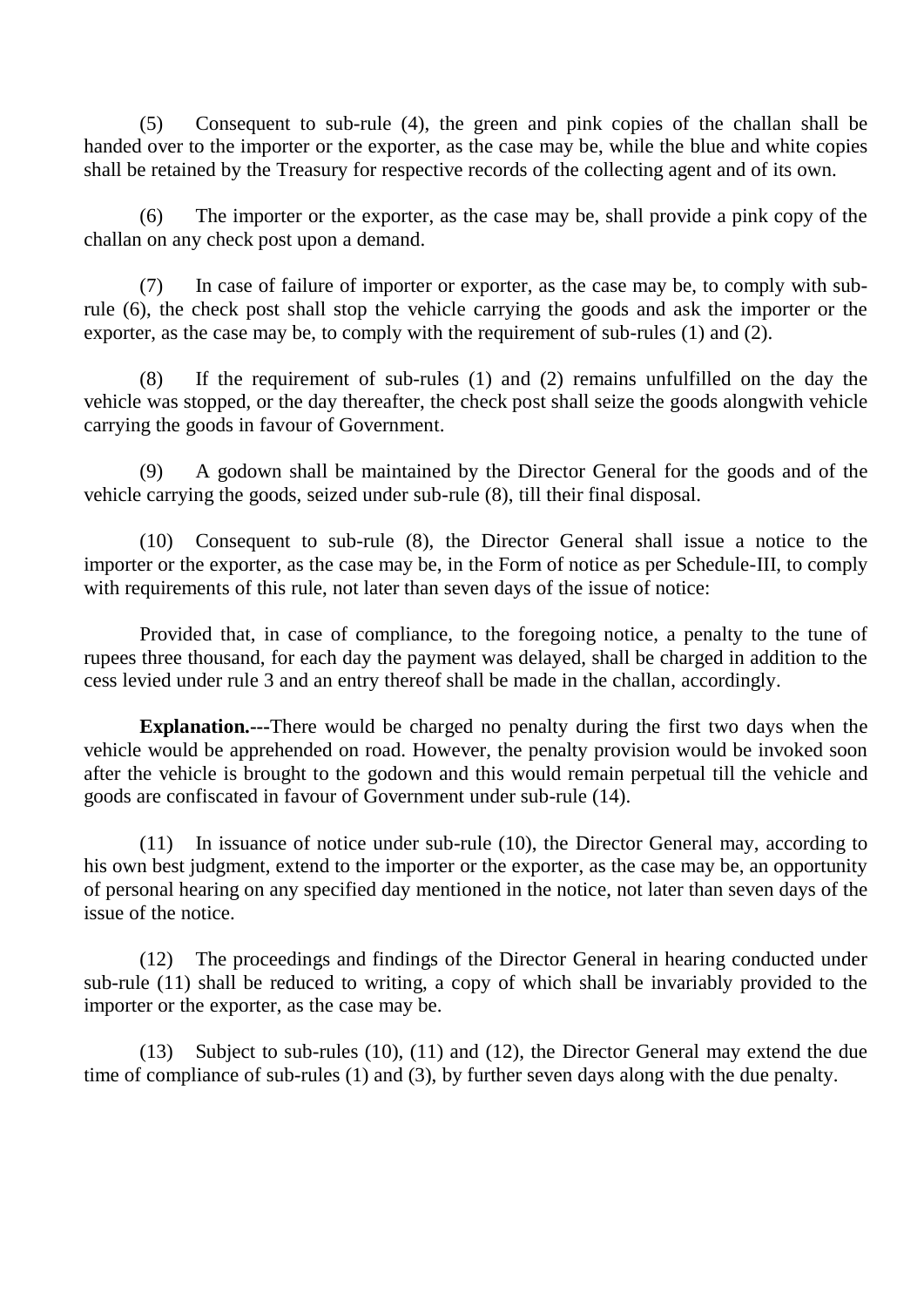(14) In case of non-compliance of sub-rule (13), the Director General shall pass an order of confiscation of goods along with the vehicle carrying the goods in favour of Government.

(15) The goods and the vehicle confiscated under sub-rule (14) shall be disposed of through applicable disposal rules of the Government.

**7. Appeal.**---(1) An appeal against the order passed by the Director General, under sub-rule (14) of rule 6, may be filed before the Secretary of the Department, any time with in fifteen (15) days of the lapse of such order.

(2) The decision of the Secretary Department shall be final.

**8. Confiscation.**---The confiscation shall be undertaken by the Director General in such manner, and the realized amount in lieu of confiscation shall be deposited in the relevant account of the Government.

**9. Scroll of transactions.**---(1) The taxpayer facilitation centres shall generate scrolls of all transactions occurred and amount billed during a day, and amount realized by the Treasury in respect of previously billed amounts, by the end of the day.

(2) The scrolls generated under sub-rule (1), shall be printed and kept on record for subsequent information and examination of the Director General.

(3) The collecting agent shall also make available to the Director General, upon demand, a consolidated computerized copy of all scrolls generated during any day, in such form and manner as the Director General, may desire.

### **SECRETARY TO GOVERNMENT OF THE KHYBER PAKHTUNKHWA EXCISE AND TAXATION DEPARTMENT.**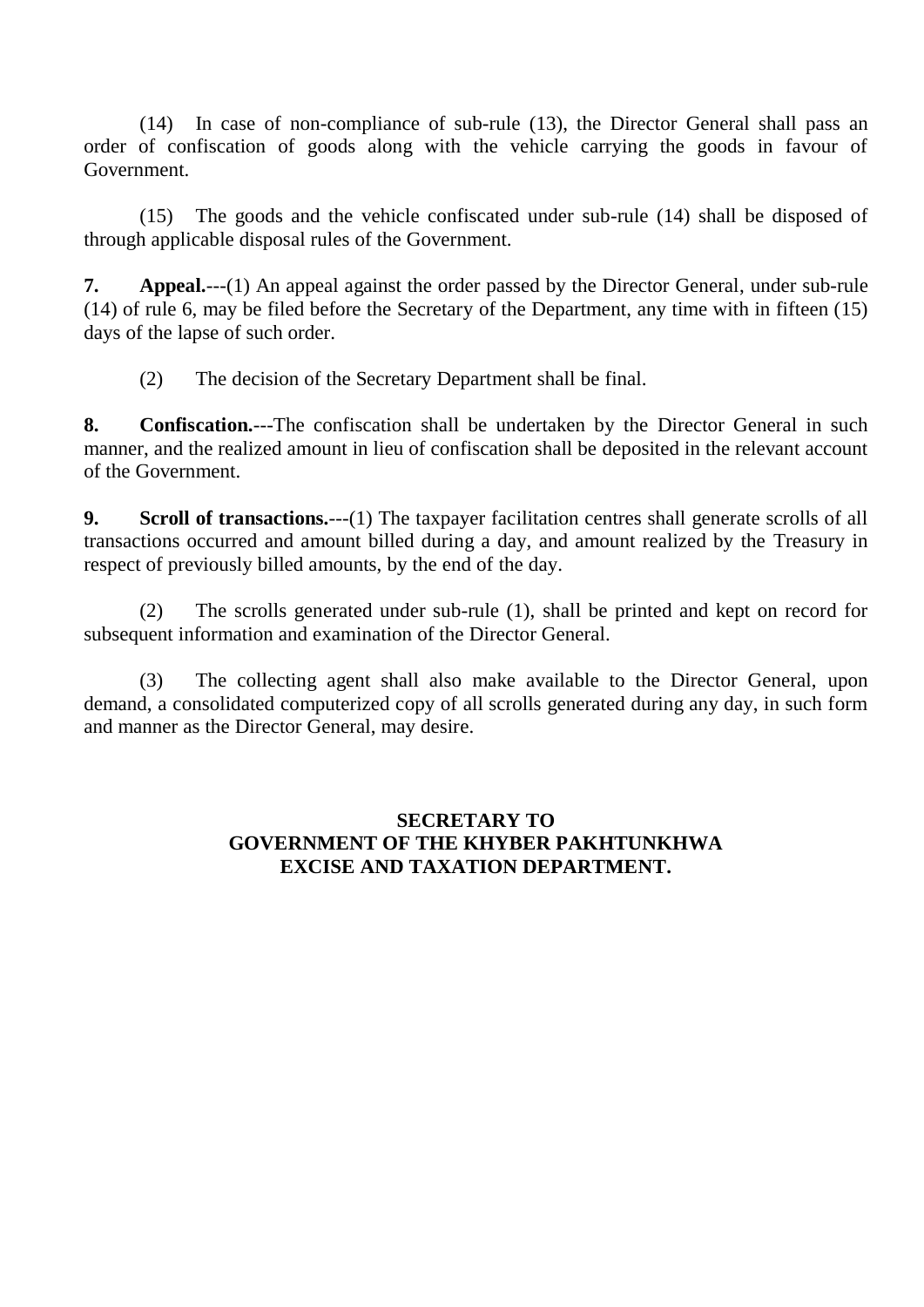### **SCHEDULE-I**

# **TAXPAYER FACILITATION CENTRES**

*[see clause (l) of rule 2]* 

| S.No             | <b>Service Centre</b>               | Address                                            |
|------------------|-------------------------------------|----------------------------------------------------|
| 1.               | <b>Customs House</b>                | Jehangir Abad, University Road, Peshawar.          |
| 2.               | <b>Customs Dryport</b>              | Cantonment Railway Station in front of Kohat Road, |
|                  |                                     | Peshawar.                                          |
| 3.               | Peshawar Airport                    | SAPS Cargo area, Bacha Khan International Airport, |
|                  |                                     | Peshawar.                                          |
| $\overline{4}$ . | <b>General Post Office Peshawar</b> | General Post Office, Main Peshawar Cantonment,     |
|                  |                                     | Peshawar.                                          |
| 5.               | <b>Torkham Pass</b>                 | Torkham Customs Station, Torkham, Khyber Agency.   |
| 6.               | Ghulam Khan                         | Ghulam Khan Bazar, North Waziristan Agency         |
| 7.               | Tank                                | Tank Bazaar, South Waziristan Agency               |
| 8.               | Shaheedano Dhand                    | Shaheedano Dhand, Kurram Agency.                   |
| 9.               | Kharlachi                           | Kharlachi, Kurram Agency.                          |
| 10.              | <b>Burki</b>                        | Burki, Kurram Agency.                              |
| 11.              | Trimengal                           | Trimengal, Kurram Agency.                          |
| 12.              | Haripur                             | Main GT Road, Near Jail Road, Haripur.             |
| 13.              | Gadoon                              | Gadoon Industrial Estate, Gadoon Amazai.           |
| 14.              | Shabqadar                           | Shabqadar Main Bazaar, Shabqadar.                  |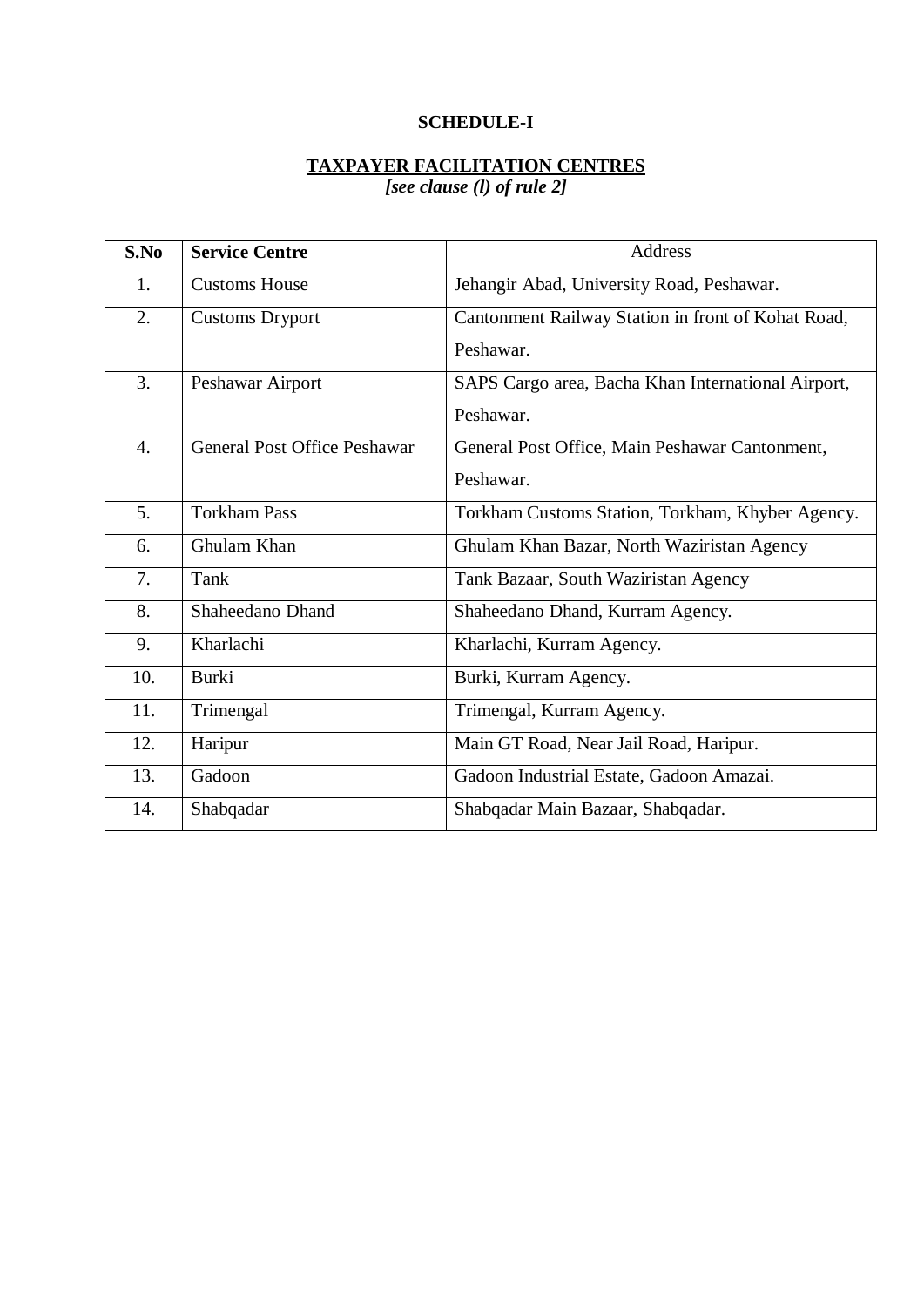#### **SCHEDULE-II**

# **FORM OF CHALLAN** [see Rule  $6(2)$ ]

| Head of Account: B-03030 Infrastructure Cess |                                                            | Date: $\qquad \qquad$                                                                                                  |  |
|----------------------------------------------|------------------------------------------------------------|------------------------------------------------------------------------------------------------------------------------|--|
| <b>Challan Number:</b>                       |                                                            |                                                                                                                        |  |
| B/F GD Number:                               |                                                            |                                                                                                                        |  |
| C/E Cash Number:                             | $C-KAPI$                                                   | Payment Date:                                                                                                          |  |
| Importer/Exporter                            |                                                            |                                                                                                                        |  |
|                                              |                                                            |                                                                                                                        |  |
| Clearing                                     |                                                            |                                                                                                                        |  |
|                                              |                                                            |                                                                                                                        |  |
| <b>Assessed Value:</b>                       | <u> 1989 - Johann Barn, amerikansk politiker (d. 1989)</u> |                                                                                                                        |  |
| Gross Weight:                                |                                                            |                                                                                                                        |  |
| Net Weight:                                  |                                                            | and the control of the control of the control of the control of the control of the control of the control of the       |  |
| CESS Weight:                                 |                                                            | <u> 1980 - Johann Barn, mars ann an t-Amhain ann an t-Amhain an t-Amhain an t-Amhain an t-Amhain an t-Amhain an t-</u> |  |
|                                              |                                                            |                                                                                                                        |  |
|                                              |                                                            |                                                                                                                        |  |
| Total cess amount (Net):                     |                                                            |                                                                                                                        |  |
|                                              | <b>For Bank Use</b>                                        |                                                                                                                        |  |
|                                              |                                                            |                                                                                                                        |  |
| <b>Amount Received:</b>                      |                                                            |                                                                                                                        |  |
| Pay order Rs.                                |                                                            | Cash Rs.                                                                                                               |  |